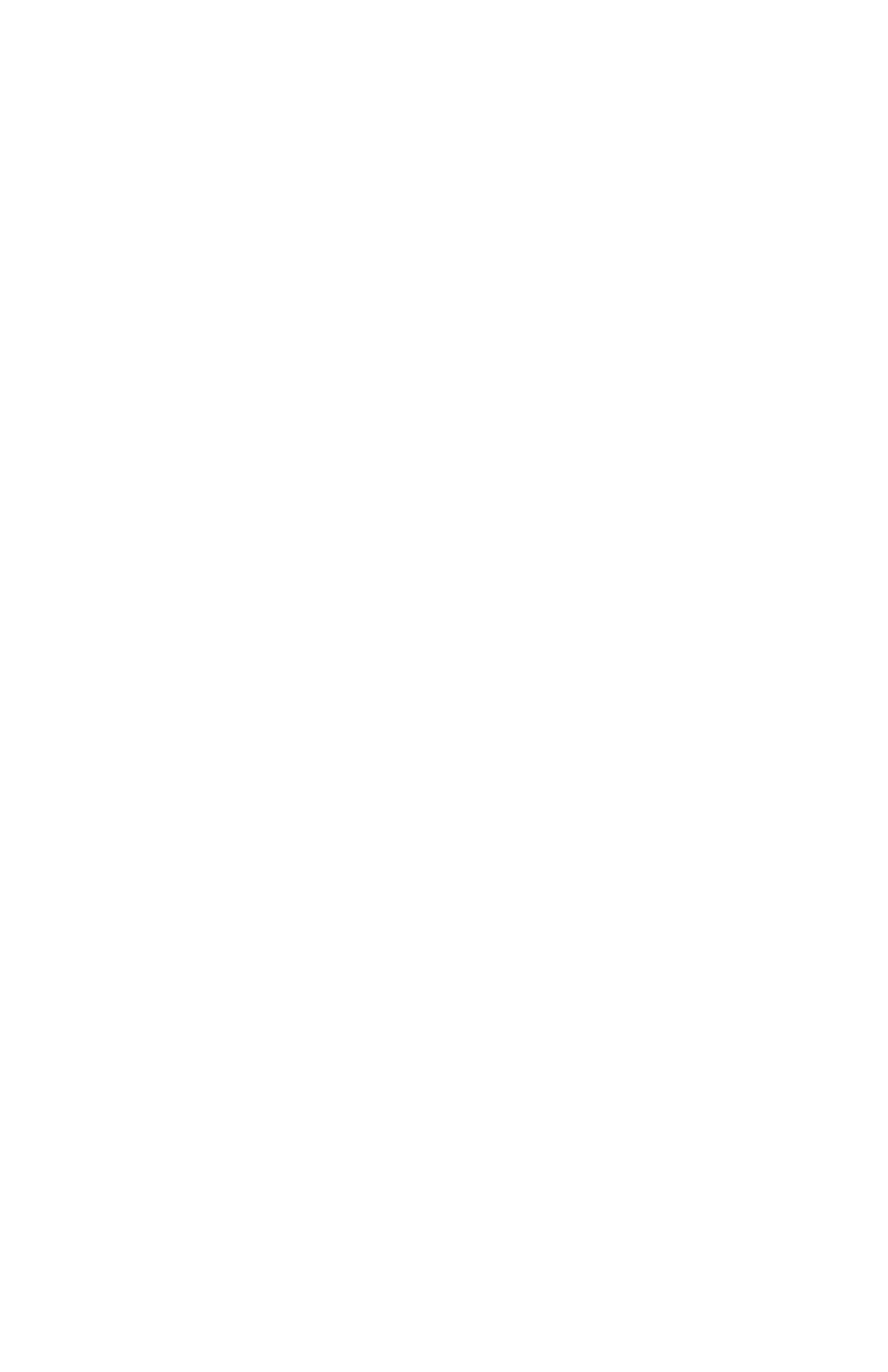# The Shaping of Modern Calcutta

The Lottery Committee Years, 1817–1830

### **Ranabir Ray Choudhury**

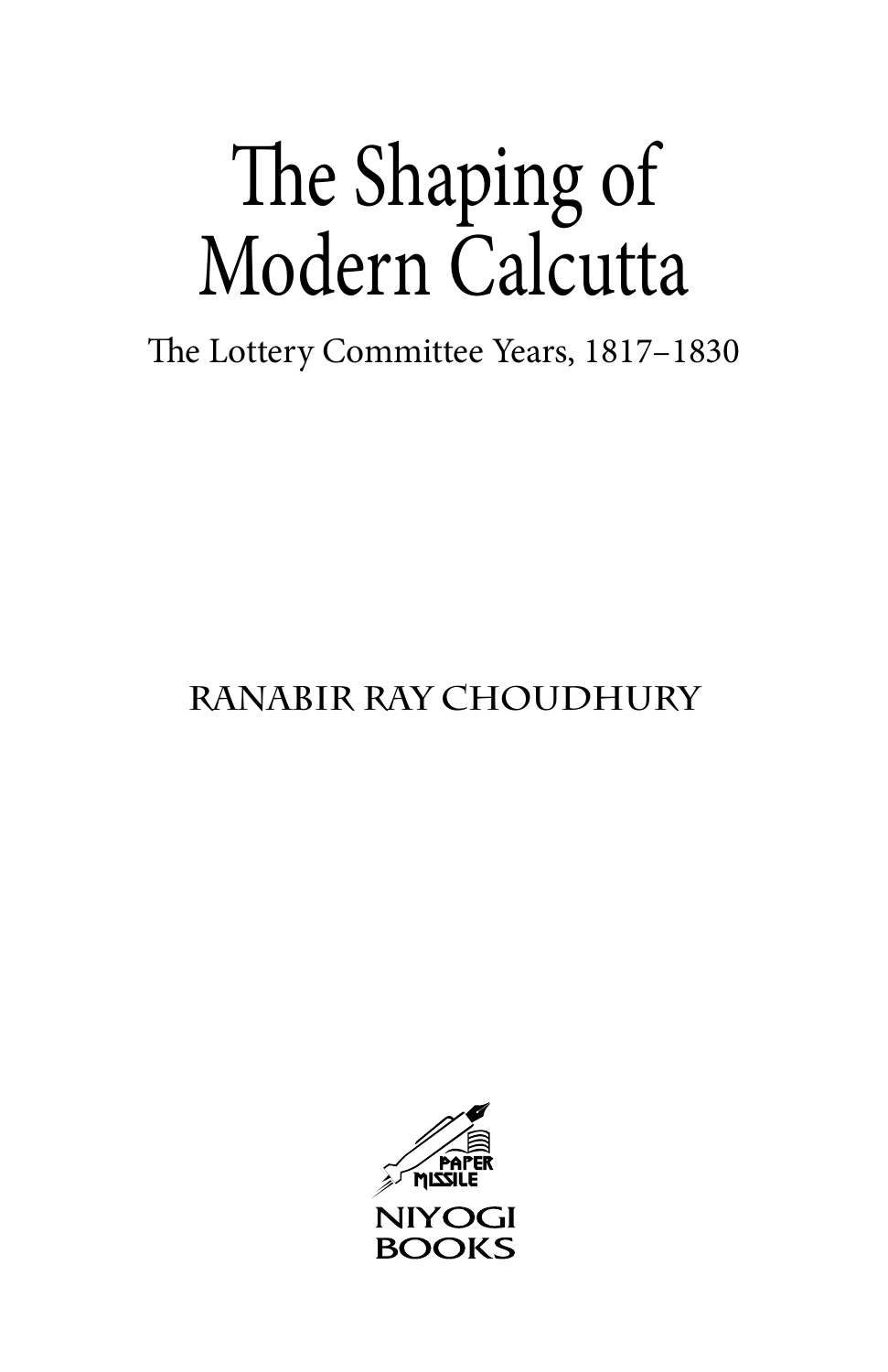Published by<br>NIYOGI BOOKS Block D, Building No. 77,

Okhla Industrial Area, Phase-I, New Delhi-110 020, INDIA Tel: 91-11-26816301, 26818960 Email: niyogibooks@gmail.com Website: www.niyogibooksindia.com

Text © Ranabir Ray Choudhury

Editor: Sucharita Ghosh Design: Shashi Bhushan Prasad

ISBN: Publication: 2021

All rights are reserved. No part of this publication may be reproduced or transmitted in any form or by any means, electronic or mechanical, including photocopying, recording or by any information storage and retrieval system without prior written permission and consent of the Publisher.

The responsibility of any kind for the correctness and legality of the facts stated or opinions expressed in the book is entirely of the authors and not of the publishers. The publisher has no responsibility of any kind in regard to the same.

Printed at: Niyogi Offset Pvt. Ltd., New Delhi, India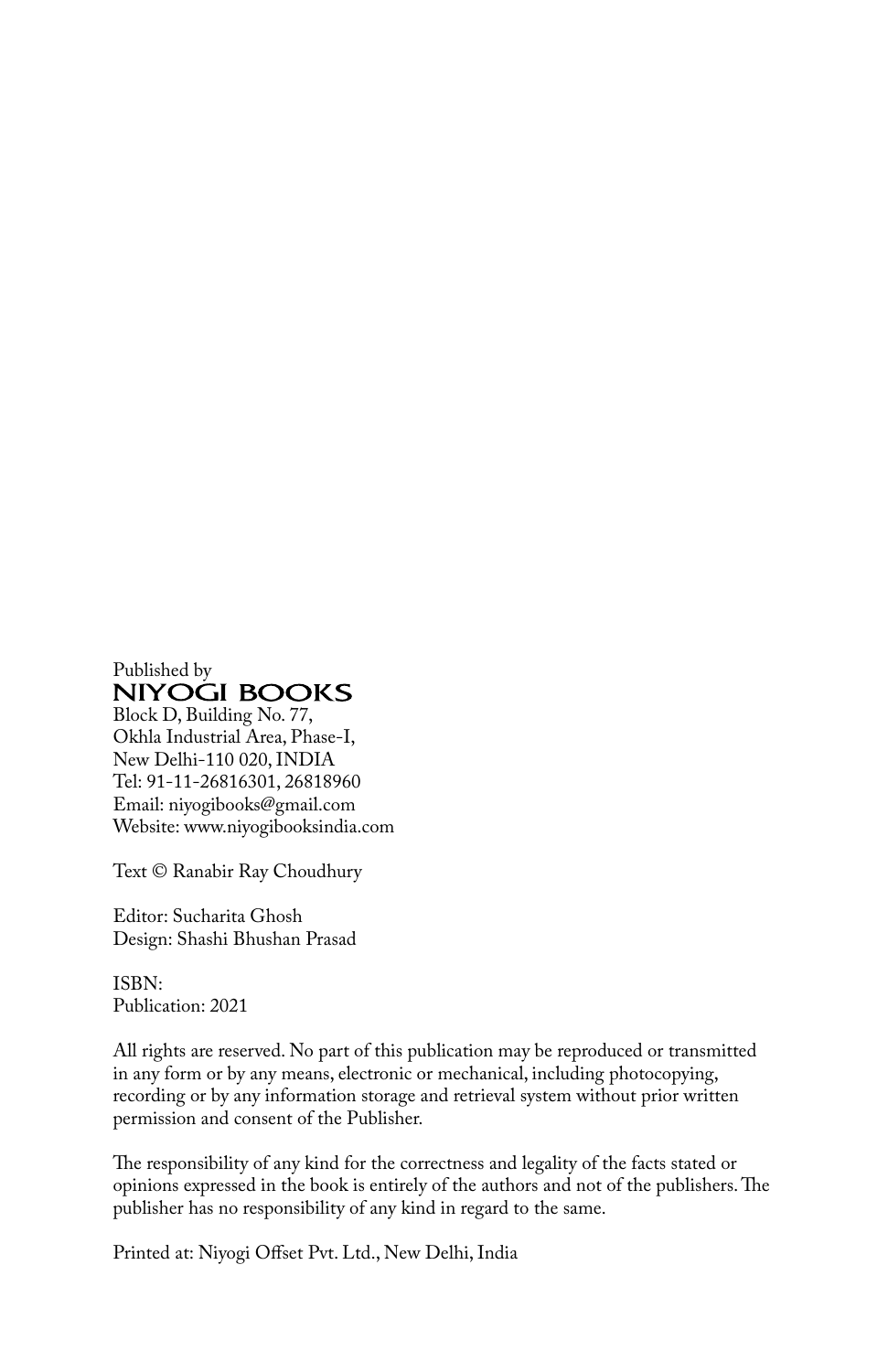For Shipra, Ayana, Sushovona, Aurobindo and Ranadev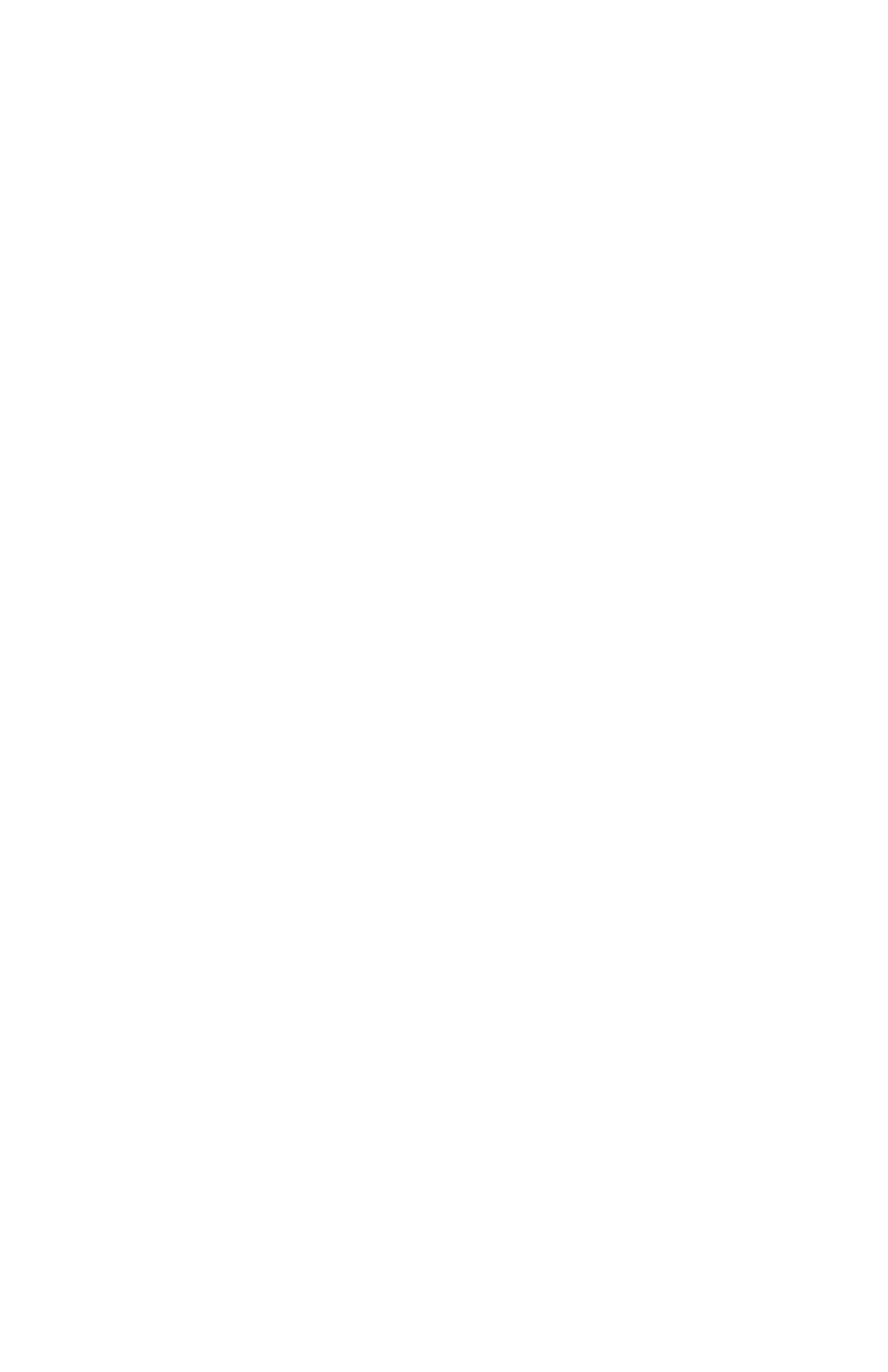## **CONTENTS**

| Introduction                          | 9   |
|---------------------------------------|-----|
| A Committee is Set Up                 | 27  |
| Reforming the Lottery System          | 57  |
| The First Planned Square              | 87  |
| Birth of Three More Squares           | 111 |
| 'Filthy State of the Drains'          | 139 |
| River Water for the Town              | 171 |
| Hare Street and its Vicinity          | 207 |
| Henry Shakespear's Minutes            | 239 |
| Strand Road – Clearing the Table      | 265 |
| Strand Road - Step by Step            | 299 |
| The Maidan, Tank Square, Clive Street | 335 |
| Cossitala, Colootala, Garden Reach    | 379 |
| The Land of William Camac             | 415 |
| Epilogue                              | 440 |
| Endnotes                              | 458 |
| Glossary                              | 500 |
| Bibliography                          | 503 |
| Photo Credits                         | 506 |
| Acknowledgements                      | 507 |
| Index                                 | 508 |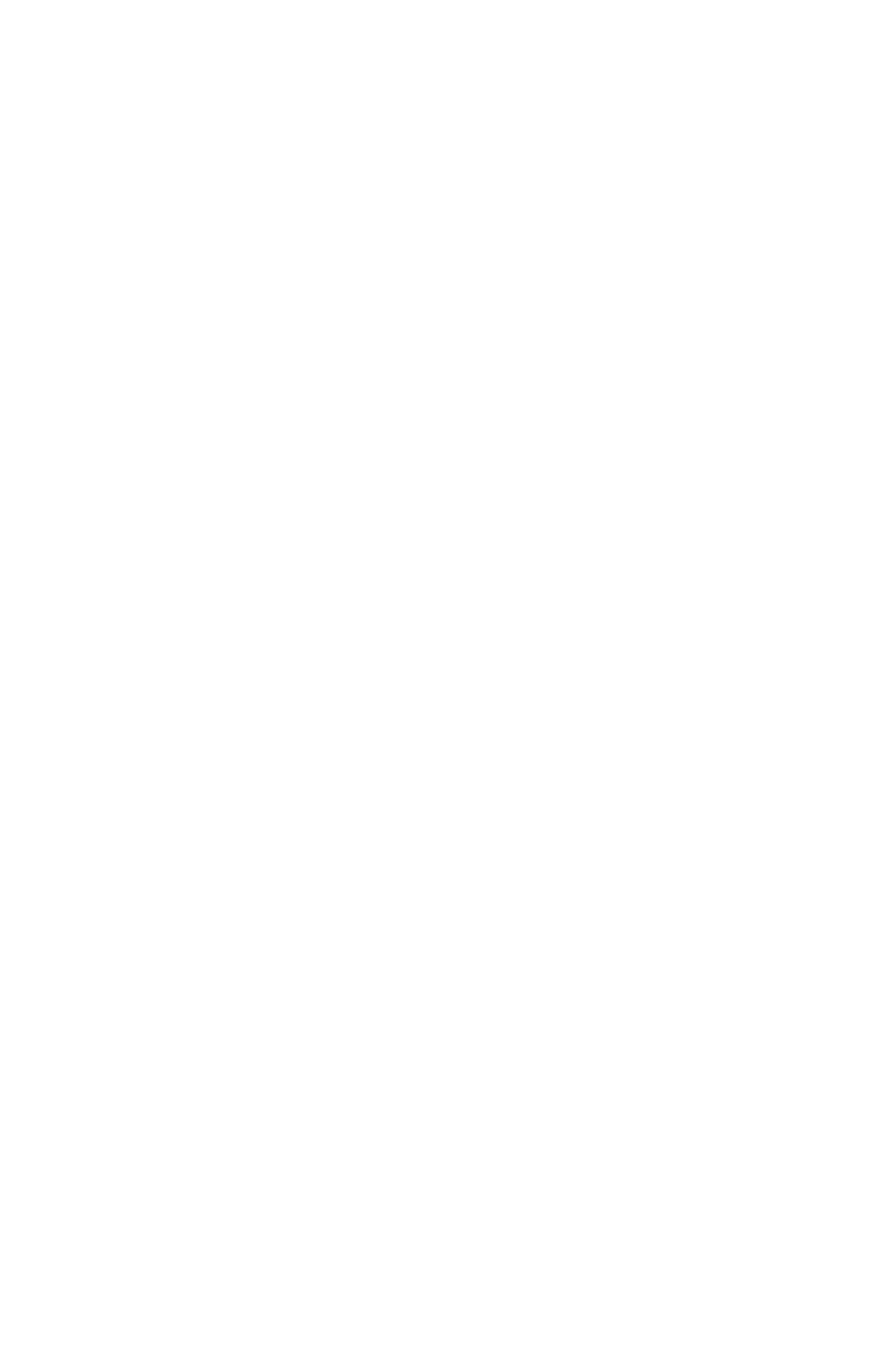## **INTRODUCTION**

**If** n 1901, A.K. Ray wrote in the *Census of India*: 'It may be truly<br>It's said that it was under the direction of the Lottery Committee said that it was under the direction of the Lottery Committee that the work of reconstructing chaotic Calcutta into the decent shape of a modern town was not only inaugurated but pushed on with vigour'.1 This book attempts to shed some light on how the work was accomplished. The present volume is, in fact, a supplement to the author's earlier work, *A City in the Making: Aspects of Calcutta's Early Growth,*<sup>2</sup> which dealt with the spatial growth of Calcutta (Kolkata) from the time of Job Charnock (1690) till the setting up in October 1817 of the Committee to Superintend the Effective Use of the Lottery Funds, known as the Lottery Committee. In this book, the story is taken up to 1830 when, for all practical purposes, the committee's effective work was over, the East India Company in London asking its Government in Calcutta that it be 'abolished'.3

The book is rooted in the official records of the committee's work spread over thirteen years which, essentially, comprise a collection of disparate events and themes, all of them tied to the main thread of the city's spatial development. The central effort has been to segregate the diverse individual threads and form each into a consistent account, all the separate strands taken together yielding (hopefully) a depiction of how the city of Calcutta acquired the rudiments of its present road-grid. To mention just a handful of the separate items which make up the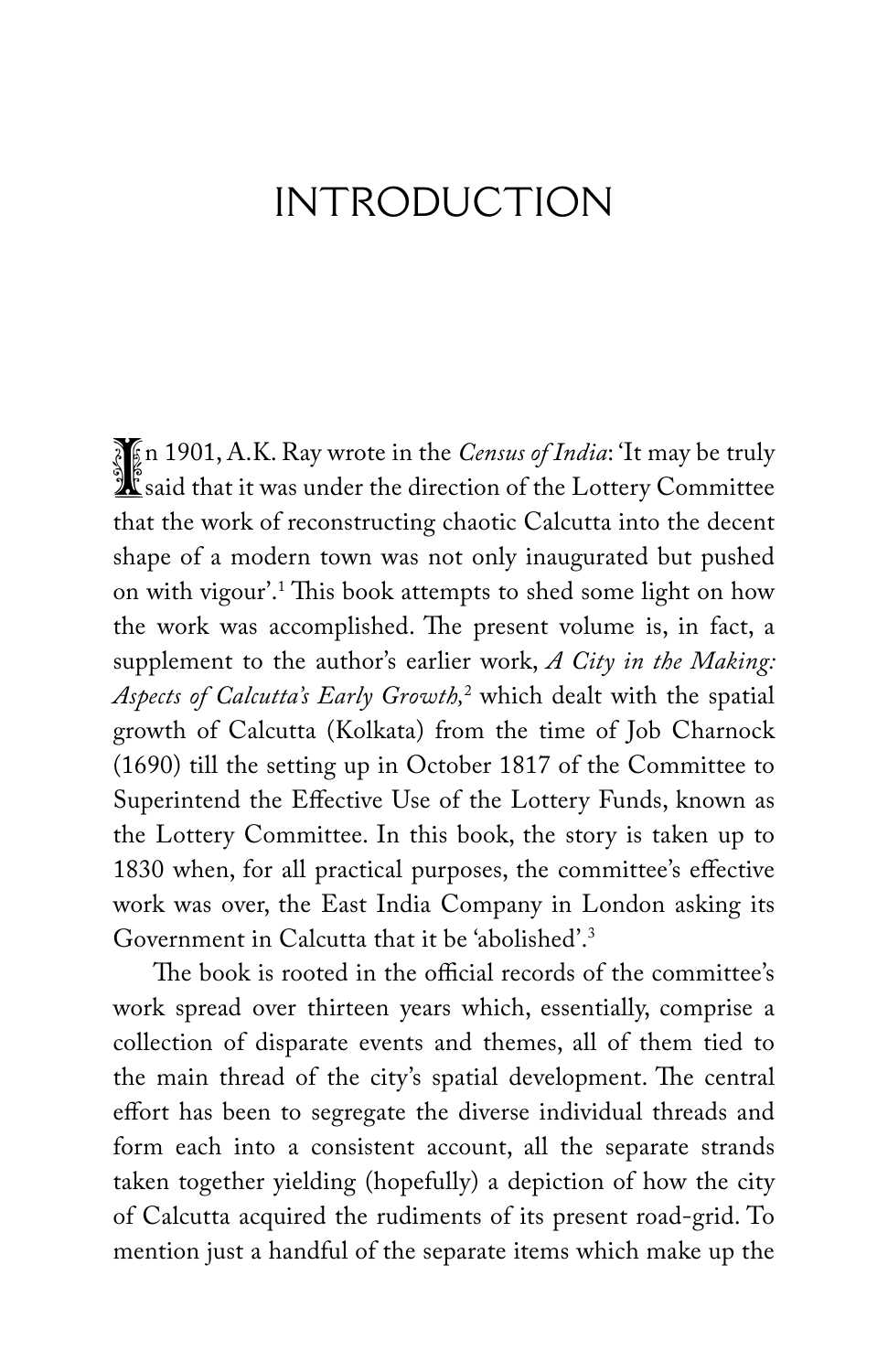story, Strand Road along the river was conceived and built by the committee as was also the arterial thoroughfare stretching from Shyambazar in the north to Park Street (now Mother Teresa Sarani) in the south comprising Bidhan Sarani, College Street, Nirmal Chunder Street, and Rafi Ahmed Kidwai Road. Amherst Street (Raja Rammohun Sarani) was built along with Cornwallis Street (Bidhan Sarani), Colootala Street (partly Maulana Shaukat Ali Street, Acharya Brojen Sil Street and Angarika Dharmapala Street) and Mirzapur Street (Surya Sen Street) being constructed linking Chitpur Road (Rabindra Sarani) in the west to Circular Road (Upper Circular Road was renamed Acharya Prafulla Chandra Road) in the east. To the west and south-west of today's BBD Bagh (then Tank Square), Koila Ghat Street (Babu Tarapada Mukherjee Sarani), Hare Street and Hastings Street (Kiron Shankar Roy Road) were opened up. Bankshall Street was created from an open space in front of the Governor's house in the early 18<sup>th</sup> century, and Church Lane, to the west of St John's churchyard, was given the consolidated shape of a street. Two 'ancient' roads, Clive Street (Netaji Subhas Road) and Chitpur Road, were widened while the entire area of Garden Reach behind the row of garden houses on the southern bank of the Hooghly was developed with roads and drainage being built resulting in an influx of native residents.

Another feather in the committee's cap was the clearing up of the vast tract of low-lying ground between Theatre Road (Shakespeare Sarani) and Circular Road (Lower Circular Road was renamed Acharya Jagadish Chandra Bose Road), a large part of which was not only known as *dhankhet* (rice field) at the time and earlier but which was also a hotbed of pestilence because of its marshy nature. As far as the aesthetic aspect is concerned, it was the Lottery Committee which introduced to the city the brickand-mortar balustrade which today lines both sides of Red Road (Indira Gandhi Sarani) and the western side of Chowringhee Road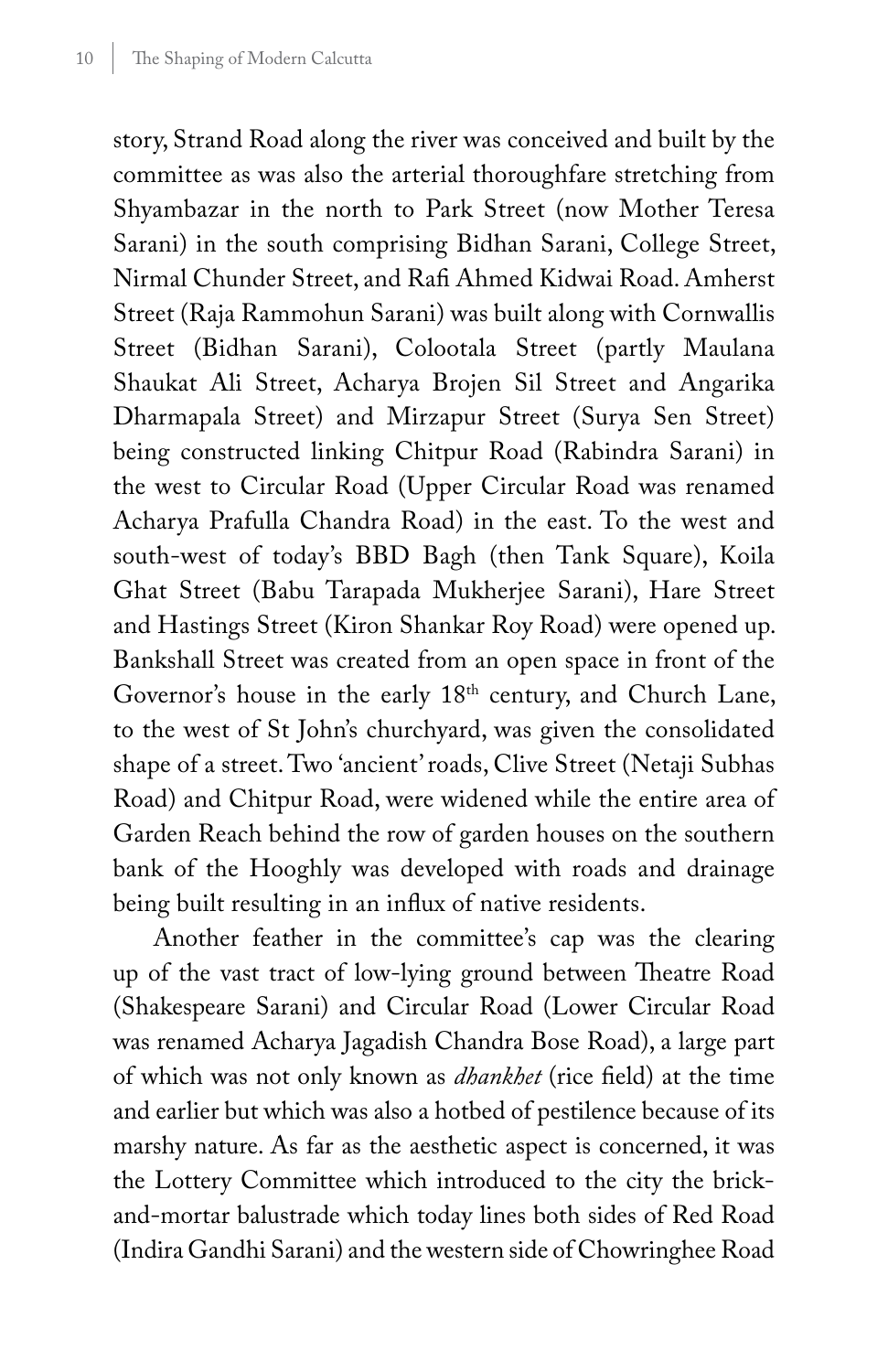(the northern part of which, till Park Street, has been renamed Jawaharlal Nehru Road).4

While it is true that the Lottery Committee did seminal work for the spatial development of Calcutta, what it achieved in reality was not much more than just scratching the surface as it were if the work left undone is considered. James Ranald Martin's *Notes on the Medical Topography of Calcutta*<sup>5</sup> indicates clearly the unsatisfactory state the city was in at the time the committee folded up. A similar picture is portrayed by F.P. Strong at around the same time.<sup>6</sup> Even so, the question arises: why were the measures taken by the committee to improve the city not taken earlier? After all, the Earl of Moira (created the Marquess of Hastings in late 1816), under whose aegis the Lottery Committee was set up, had assumed the Governor-Generalship in 1813, which means that he waited for nearly four years before the committee was appointed and began its work. Before the committee's appointment, and since the departure of Lord Minto (Moira's predecessor), water tanks had been dug and deepened and important roads such as Chitpur Road had been widened. During the Minto years (1807-13), drainage projects had been taken up, some in the native parts of the town.7 Baithakkhanah Road (Bowbazar Street, later Bepin Behary Ganguly Street) had been extended to make the crucial connexion with Chitpur Road at Lalbazar, streets in the native areas had been paved with brick, and an important canal had been constructed towards the east (Beliaghata Canal). At the time the Lottery Committee took over, the 'great Simleah drain' was in the process of being implemented. These projects had been planned and implemented by the Committee for the Improvement of the Town and later by the Board of Conservancy which was made up of the city magistrates. As far as the provision of funds was concerned, they were generated by the lottery proceeds since the first drawing in 1809.<sup>8</sup>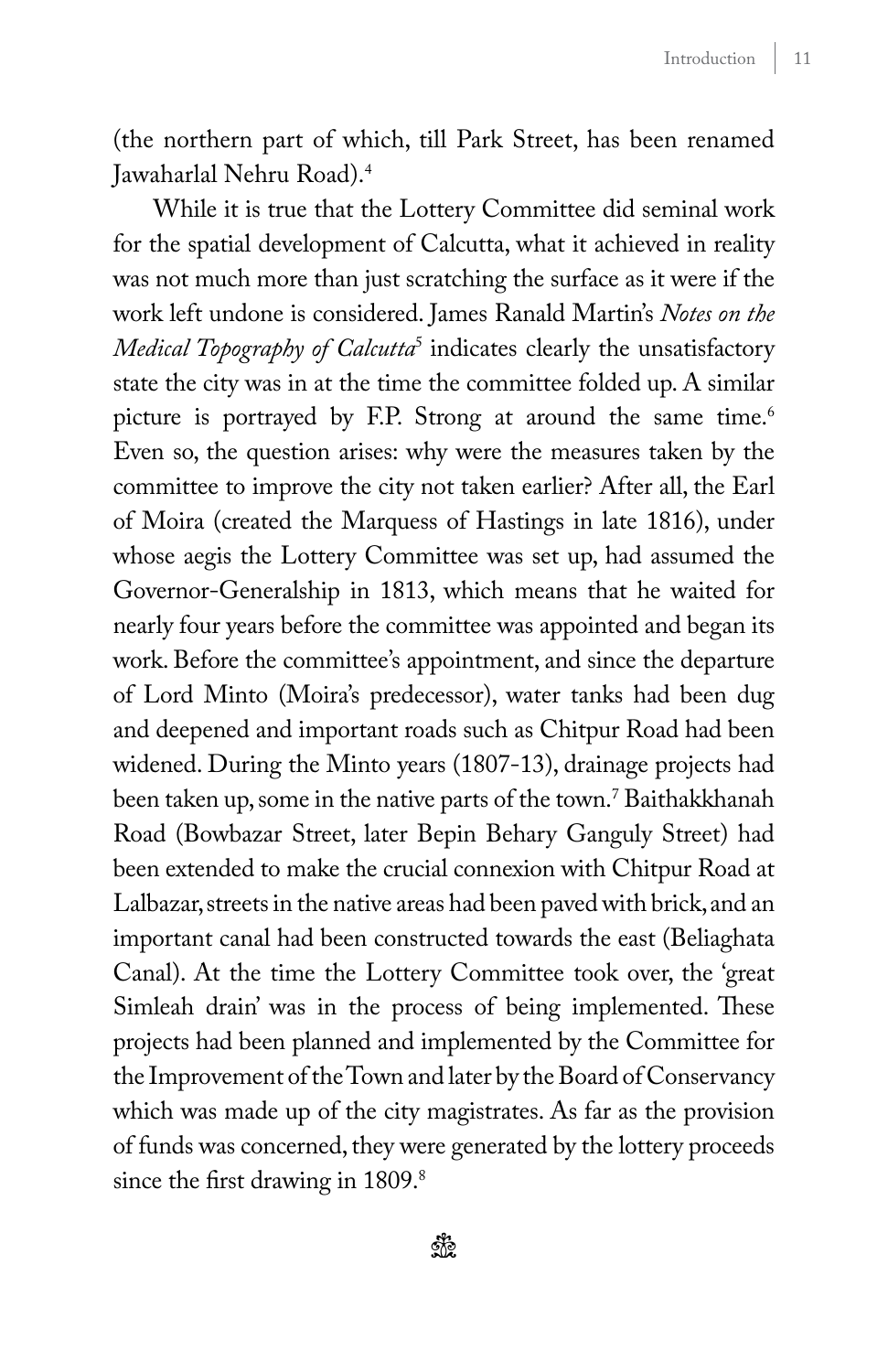It was argued in *A City in the Making* that the era of planning for the spatial development of Calcutta (the effective regulation of space) had begun with Lord Wellesley's appointment of his Committee for the Improvement of the Town in 1803. There were more reasons than one why Wellesley (1798-1805) penned his 1803 minute and appointed the committee, both steps taken together representing a quantum shift in the story of Calcutta's growth. In its essence, however, both steps were nothing more than the decision of a single individual, the contemporary records holding no indication whatever of a collective realisation that the need for tackling the city's spatial drawbacks had reached a critical point. It was different with the Lottery Committee's appointment in 1817, the step being more in the nature of a *systemic* response transcending the wishes of any one individual. Briefly, since in particular 1815, the working of the prevailing 'system' of planning and implementing city development projects had revealed clearly the weak links in the 'process' then current, to the point that they could not be allowed to continue to exist any longer. Consequently, everything, so to speak, inevitably pointed to the next stage of 'progress', that is, the introduction of a new system which would be more effective in attaining the objective. Unlike Wellesley, the Governor-General of the time, Lord Hastings merely played the role of a catalyst, the 'process' culminating in the appointment of the new committee.

During the Minto years, and the early period of Hastings's ten-year reign (1813-23), the magistrates of the town played a critical role in the proceedings which focussed on the city's spatial growth. When the Board of Conservancy took over the responsibilities of the Committee for Improvement of the Town,<sup>9</sup> the shift really meant that the magistrates were once again taking over the superintendence of such activity. But, as hindsight shows, time for the old system was fast running out, the shift to the Board of Conservancy representing nothing more than the last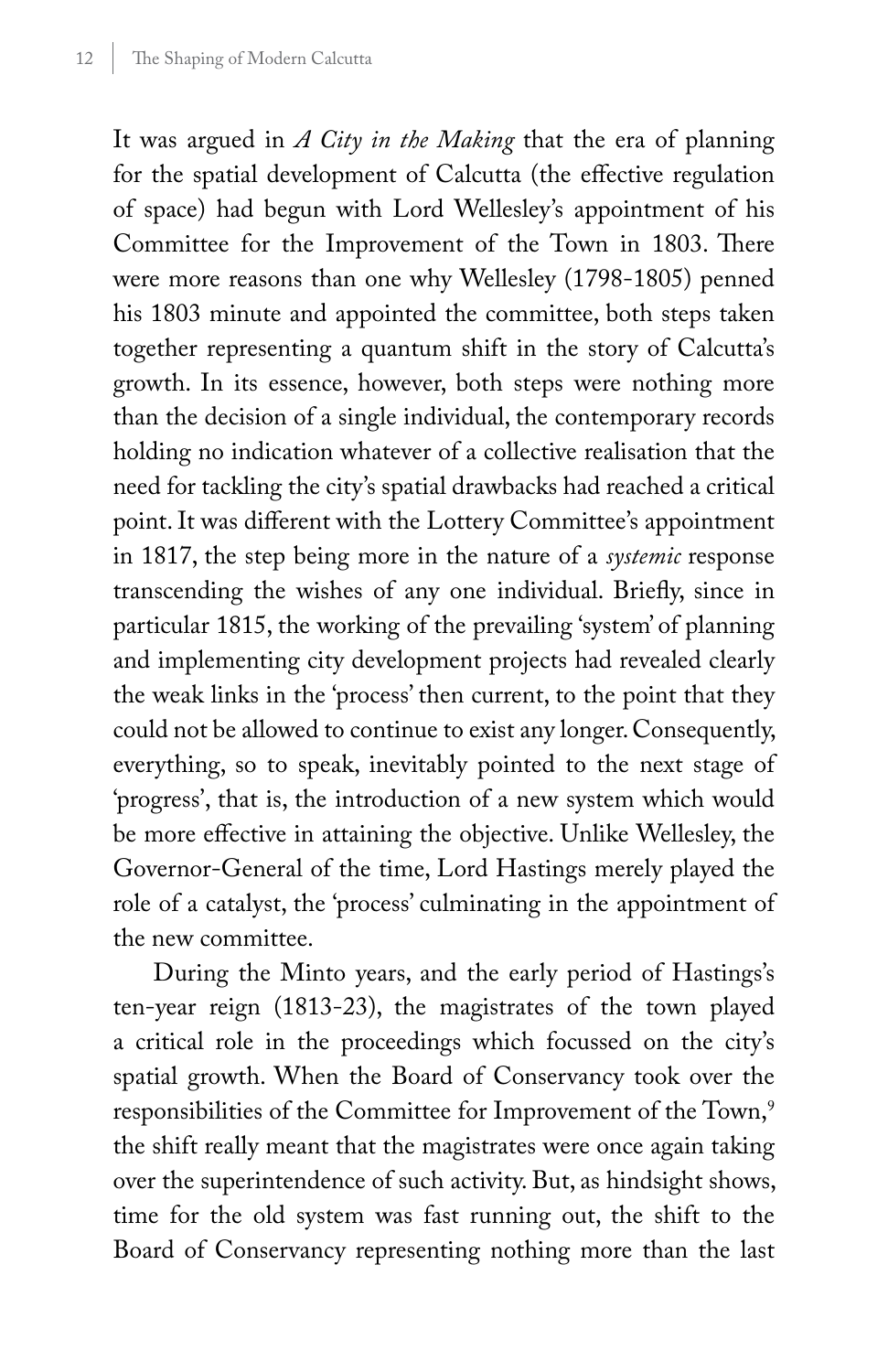flicker of a candle which was on the point of being extinguished.<sup>10</sup> Within a couple of years the new Lottery Committee would be appointed in which the role of the magistrates would be curtailed effectively. Admittedly, John Eliot, Judge and Magistrate of the Suburbs of Calcutta, would be designated 'president' of the new committee, but this was more the reflection of his seniority in the service than anything else. In fact, the composition of the new committee would be influenced strongly by officials like the Acting Chief Secretary to the Government, William Butterworth Bayley (who was junior to Eliot in the service), and non-official heavyweights like George James Gordon, Arthur Jacob Macan and A. Colvin, Jr., not to speak of other civilians like Henry Wood and Charles Trower (another official, Henry Shakespear, was to join the committee later as also Lieutenant Charles Paton). There is little doubt that Eliot's presence, in the position he held, would be something to contend with, but he passed away barely a few months after the committee was appointed, snapping the links of the new committee with the old magistracy.

If merely the dilution of the role of the city magistrates in determining the spatial growth of the city was to lead, eventually, to the shaping of a new Calcutta, the point can be made that the attributes of the 'new system' were directly responsible for the change. What, then, was this 'new system' which Lord Hastings introduced into the core of the city's spatial planning? Seen in a broader perspective, the Governor-General was merely treading in the footsteps of Warren Hastings who was, effectually, the East India Company's first administrator to realise that there existed a wholly different aspect of the Company's territorial control other than just maximising commercial profit. Basically, it involved the fundamental transition of the Company's India administration from the mindset of a trader fixated on making the highest profit in given circumstances to that of a responsible, even conscientious, political manager who had to keep in mind,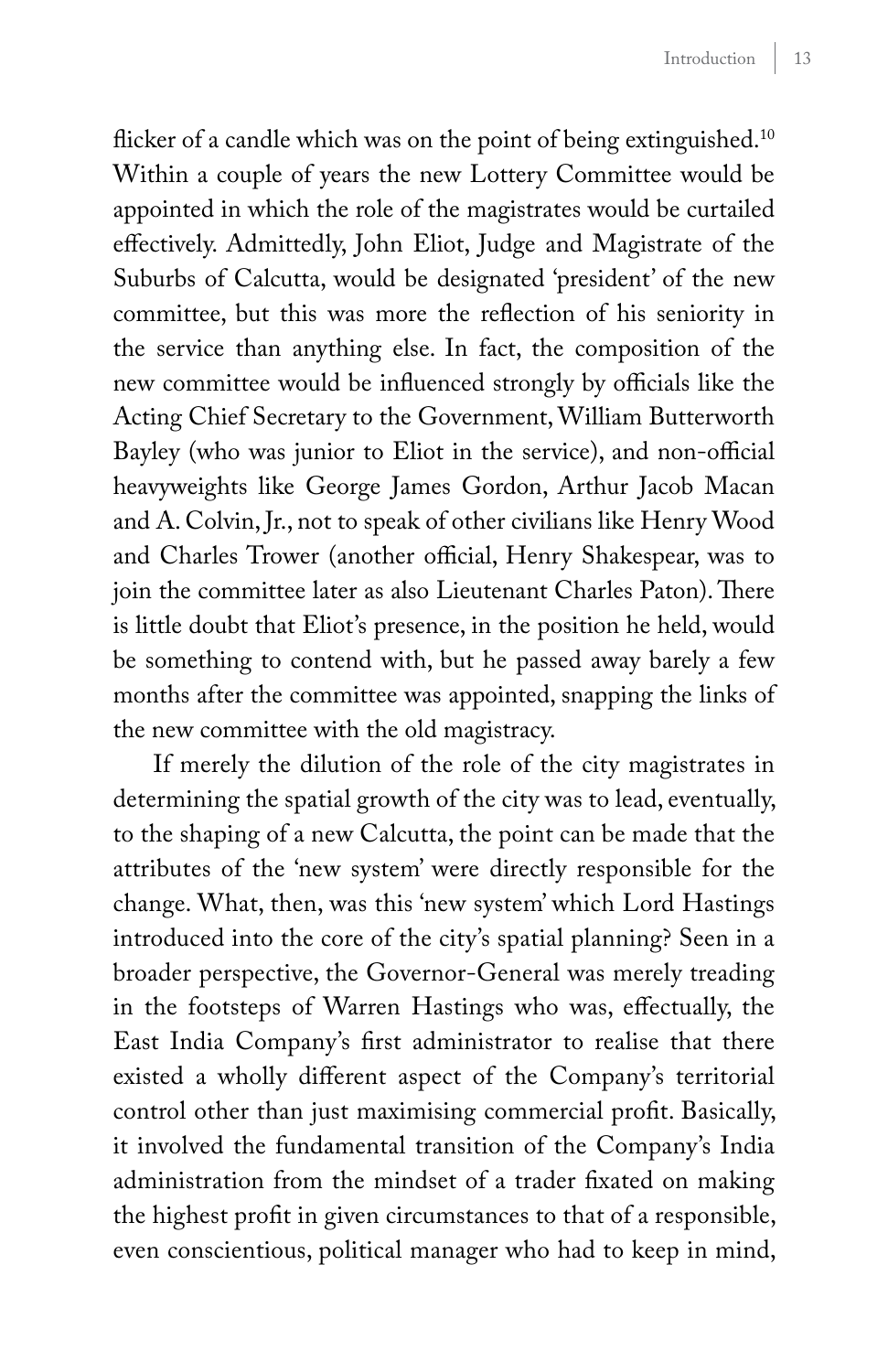#### among other things, the 'welfare of subjects'. Peter Robb has summarised the transition thus:<sup>11</sup>

The East India Company was developing its own notions of public service from the 1760s to the 1840s…Contrary to common opinion and despite the excesses of interest groups and of many individuals, Company servants recognised from their first exercise of political power that the Company needed to take a long view rather than a quick profit. Amidst public and private greed, they conceded that it had a duty of care to its Indian subjects…[Warren Hastings'] or his contemporaries' concerns with landed property, legal rights, education, and scholarly or geographical explorations all fitted some idea or other of the proper conduct of states.

Historians began to recognise this with the reintroduction of ideology into what had been largely Namierite accounts of East India Company politics. Noted also, at the institutional level, were the Company's increasing regularity of process, its concern for legality, and its more systematic records. The Company began to profess rationality and benevolence. It sought to govern on the basis of information and analysis, as in the surveys, measurements, and reports required of the Blechyndens.12 Thus it generated expectations, including ethical conduct and an *esprit de corps*. In practice, the Company's structure, procedures, and terms of employment were still quite some way from the ideal of a modern government or corporation; but they had started to approach that ideal, in order to meet the challenges of administering vast territories and to rehabilitate the Company with the British elite.

The Lottery Committee's records throw light on the difference in the norms of governance between the old school of the Calcutta